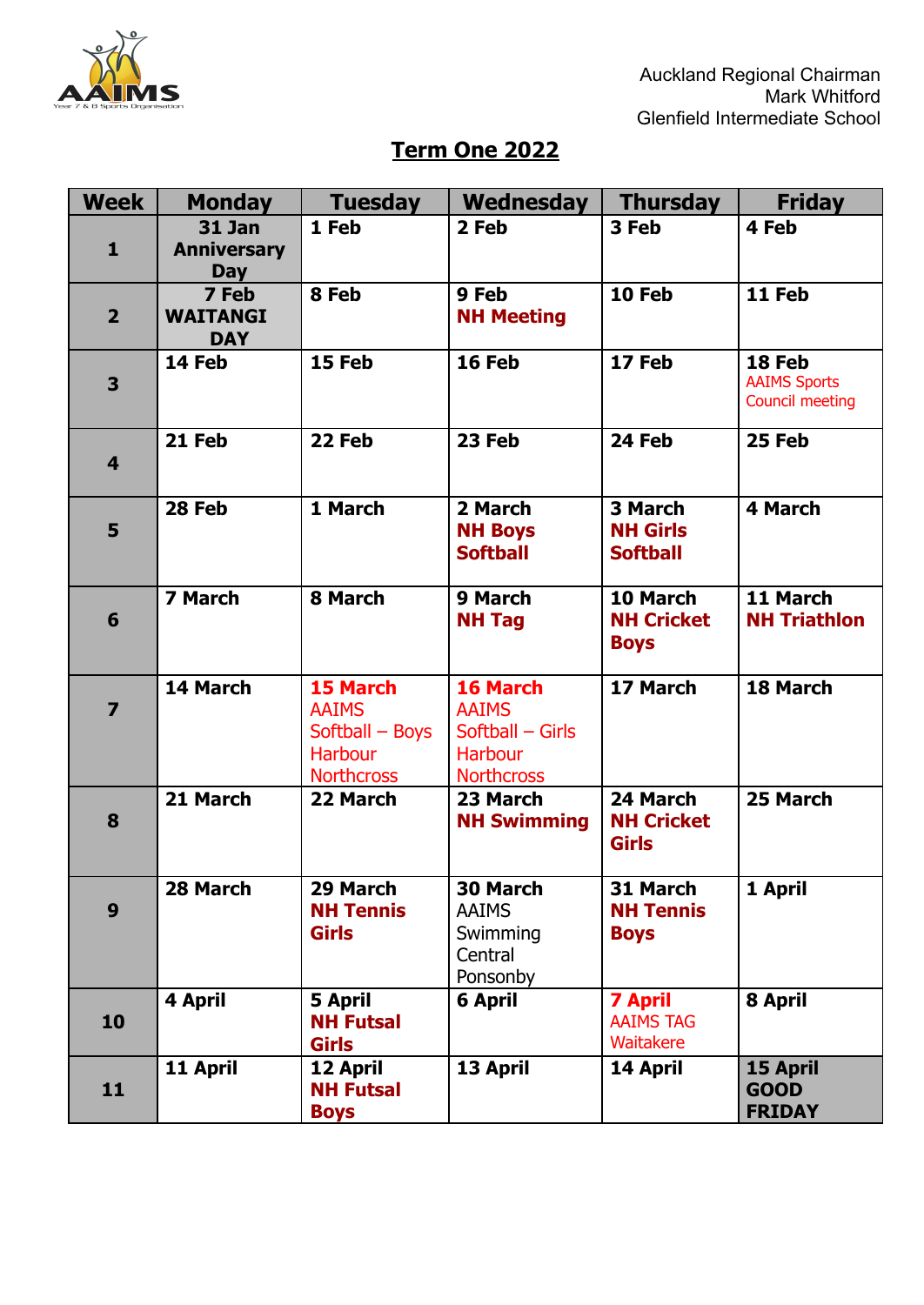

## **Term Two 2022**

| <b>Week</b>             | <b>Monday</b>                       | <b>Tuesday</b>                     | Wednesday                                 | <b>Thursday</b>                    | <b>Friday</b>                        |
|-------------------------|-------------------------------------|------------------------------------|-------------------------------------------|------------------------------------|--------------------------------------|
|                         | 2 May                               | 3 May                              | 4 May                                     | 5 May                              | 6 May                                |
| $\mathbf{1}$            |                                     |                                    | <b>NH</b>                                 |                                    |                                      |
|                         | 9 May                               | 10 May                             | <b>Orienteering</b><br>11 May             | 12 May                             | 13 May                               |
| $\overline{2}$          |                                     | <b>NH Football</b>                 | <b>NH Football</b>                        |                                    |                                      |
|                         |                                     | <b>Boys Yr 7</b>                   | <b>Boys Yr 8</b>                          |                                    |                                      |
|                         |                                     |                                    |                                           |                                    |                                      |
|                         |                                     |                                    | <b>NH Meeting</b>                         |                                    |                                      |
| 3                       | 16 May                              | 17 May<br><b>AAIMS</b>             | 18 May                                    | 19 May                             | 20 May<br><b>AAIMS Sports</b>        |
|                         |                                     | Orienteering                       |                                           |                                    | <b>Council meeting</b>               |
|                         |                                     | <b>Franklin</b>                    |                                           |                                    |                                      |
|                         | 23 May                              | 24 May                             | 25 May                                    | 26 May                             | 27 May                               |
| $\overline{\mathbf{4}}$ |                                     |                                    | <b>NH Squash</b>                          |                                    |                                      |
|                         | 30 May                              | 31 May                             | 1 June                                    | 2 June                             | 3 June                               |
| 5                       | <b>NH Football</b>                  | <b>NH Football</b>                 | <b>NH Football</b><br><b>Year 7 Girls</b> | <b>NH Rugby</b>                    | <b>NH Football</b>                   |
|                         | <b>Year 7 Girls</b>                 | <b>Year 8 Girls</b>                | <b>Saver</b>                              | Girls 7's                          | <b>Year 8 Girls</b><br><b>Saver</b>  |
|                         |                                     |                                    |                                           |                                    |                                      |
|                         | 6 June                              | 7 June                             | 8 June                                    | 9 June                             | 10 June                              |
| 6                       | <b>QUEENS</b>                       |                                    | <b>NH Hockey</b>                          | <b>NH Hockey</b>                   | <b>NH Hockey</b><br><b>Saver day</b> |
|                         | <b>B/DAY</b>                        |                                    | <b>Boys</b>                               | <b>Girls</b>                       |                                      |
|                         |                                     |                                    |                                           |                                    |                                      |
|                         | 13 June                             | 14 June                            | 15 Jun                                    | 16 June                            | 17 June                              |
| $\overline{\mathbf{z}}$ | <b>AAIMS Football</b>               | <b>NH Rugby</b><br><b>Boys</b>     | <b>AAIMS Football</b>                     | <b>AAIMS Football</b>              | <b>NH Rugby</b><br><b>Boys Saver</b> |
|                         | <b>Y7 Girls</b><br><b>SouthWest</b> | <b>AAIMS Football</b>              | <b>Y7 Boys</b><br><b>SouthWest</b>        | <b>Y8 Boys</b><br><b>SouthWest</b> |                                      |
|                         | <b>Otahuhu</b>                      | <b>Y8 Girls</b>                    | Otahuhu                                   | Otahuhu                            |                                      |
|                         |                                     | <b>SouthWest</b>                   |                                           |                                    |                                      |
|                         | 20 June                             | Otahuhu<br>21 June                 | 22 June                                   | 23 June                            | 24 June                              |
| 8                       |                                     | <b>NH Table</b>                    |                                           |                                    | <b>Matariki</b>                      |
|                         |                                     | <b>Tennis</b>                      |                                           |                                    | <b>Holiday</b>                       |
|                         |                                     | <b>AAIMS Rugby</b>                 |                                           |                                    |                                      |
|                         |                                     | <b>Boys</b><br><b>ARU/SouthWes</b> |                                           |                                    |                                      |
|                         |                                     |                                    |                                           |                                    |                                      |
|                         | 27 June                             | 28 June                            | 29 June                                   | 30 June                            | 1 July                               |
| 9                       |                                     |                                    | <b>AAIMS Rugby</b>                        | <b>NH Water</b>                    |                                      |
|                         |                                     |                                    | <b>Girls</b><br>ARU / Eastern             | <b>Polo</b>                        |                                      |
|                         |                                     |                                    | Glendowie                                 |                                    |                                      |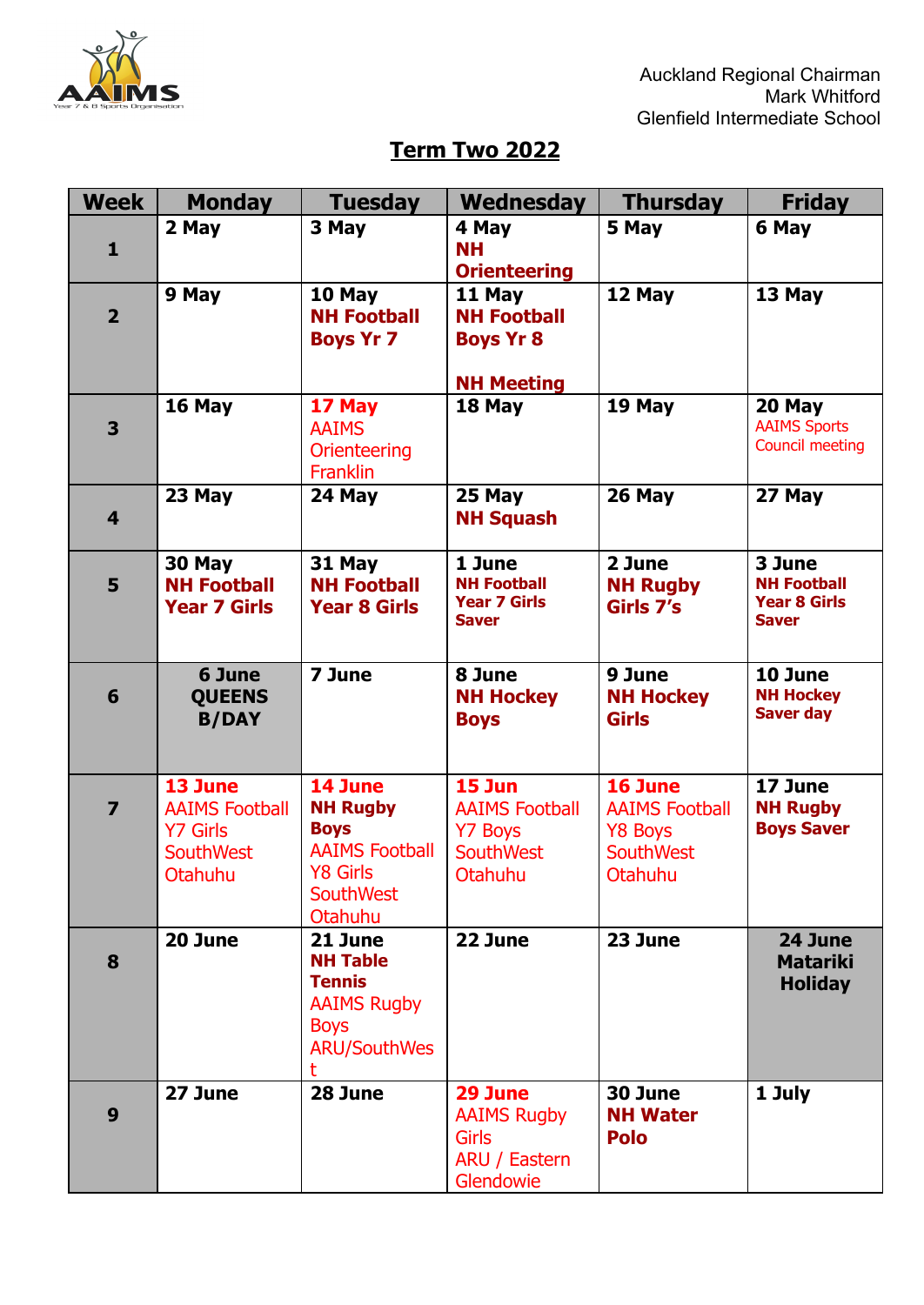

|    | 4 July | 5 July                                 | 6 July                                  | 7 July | 8 July |
|----|--------|----------------------------------------|-----------------------------------------|--------|--------|
| 10 |        | <b>Saving Day</b><br><b>Rugby Boys</b> | <b>Saving Day</b><br><b>Rugby Girls</b> |        |        |
|    |        |                                        |                                         |        |        |

## **Term Three 2022**

| <b>Week</b>                                             | <b>Monday</b>                              | <b>Tuesday</b>                                                                                    | Wednesday                                                                                           | <b>Thursday</b>                                                                 | <b>Friday</b>                                                                         |
|---------------------------------------------------------|--------------------------------------------|---------------------------------------------------------------------------------------------------|-----------------------------------------------------------------------------------------------------|---------------------------------------------------------------------------------|---------------------------------------------------------------------------------------|
| 1                                                       | 25 July                                    | 26 July                                                                                           | 27 July                                                                                             | 28 July                                                                         | 29 July<br><b>NH Netball</b>                                                          |
| $\overline{2}$                                          | 1 August<br><b>NH Netball</b><br>saver day | 2 August                                                                                          | 3 August<br><b>AAIMS Hockey</b><br><b>Boys</b><br>Harbour<br>Northcross / Mahu<br><b>NH Meeting</b> | 4 August<br><b>AAIMS Hockey</b><br><b>Girls</b><br>Harbour<br>Northcross / Mahu | 5 August<br><b>AAIMS Hockey</b><br>Harbour Saver<br>Day<br>Northcross / Mahu          |
| 3                                                       | 8 August                                   | 9 August                                                                                          | 10 August<br><b>NH Cross</b><br><b>Country</b>                                                      | 11 August                                                                       | 12 August<br><b>AAIMS Sports</b><br>Council meeting at                                |
| 4                                                       | 15 August                                  | 16 August<br><b>NH Girls</b><br><b>Basketball</b>                                                 | 17 August<br><b>NH Boys</b><br><b>Basketball</b>                                                    | 18 August                                                                       | 19 August                                                                             |
| 5                                                       | 22 August                                  | 23 August<br><b>AAIMS</b><br><b>Netball Girls</b><br>South East<br>Sancta Maria                   | 24 August<br><b>NH</b><br><b>Gymnastics</b>                                                         | 25 August                                                                       | <b>26 August</b><br><b>AAIMS Netball</b><br><b>Girls</b><br>South East<br>(save date) |
| 6                                                       | 29 August                                  | <b>30 August</b><br><b>AAIMS</b><br><b>Netball BOYS</b><br><b>WAITAKERE</b><br>(Glen Eden Int)    | <b>31 August</b><br><b>AAIMS</b><br><b>Netball Boys</b><br>Waitakere<br>GEIS (saver date)           | 1 September                                                                     | 2 September                                                                           |
| $\overline{\mathbf{z}}$<br><b>NZAIMS</b><br><b>Week</b> | <b>5 September</b>                         | <b>6 September</b>                                                                                | <b>7 September</b>                                                                                  | <b>8 September</b>                                                              | 9 September                                                                           |
| 8                                                       | 12 September                               | <b>13 September</b><br><b>AAIMS</b><br><b>Cross Country</b><br><b>NORTHWEST</b><br><b>Muriwai</b> | 14 September                                                                                        | 15 September                                                                    | 16 September                                                                          |
| 9                                                       | 19 September                               | <b>20 September</b><br><b>AAIMS</b>                                                               | 21 September<br><b>AAIMS</b>                                                                        | <b>22 September</b><br><b>AAIMS</b>                                             | 23 September<br><b>AAIMS</b>                                                          |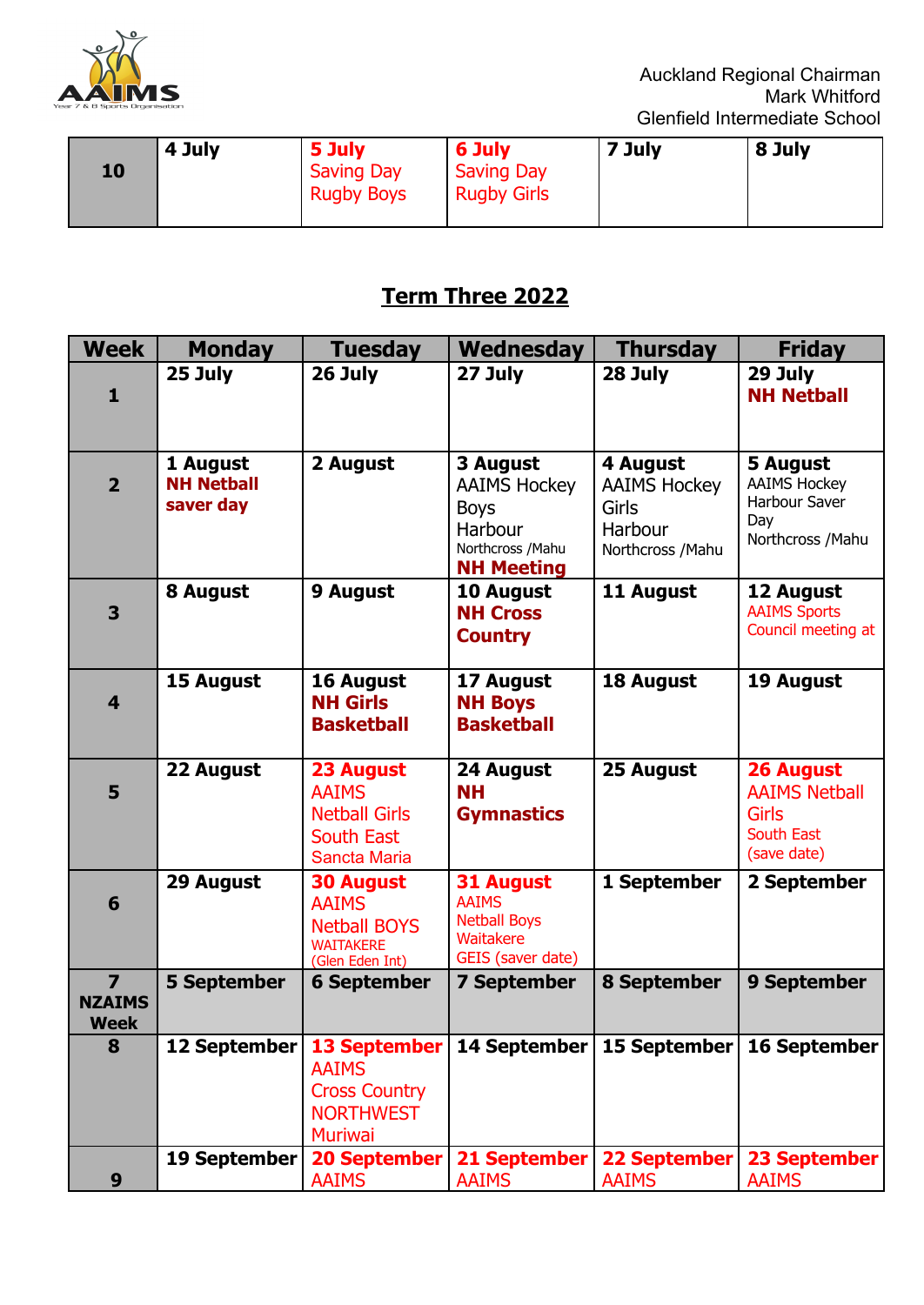

|    | <b>Rugby League</b><br><b>Boys</b> | <b>Rugby League</b><br>Girls                         | <b>Rugby League</b><br><b>Boys</b><br><b>Saving Day</b> | <b>Rugby League</b><br><b>Girls</b><br><b>Saving Day</b> |
|----|------------------------------------|------------------------------------------------------|---------------------------------------------------------|----------------------------------------------------------|
| 10 | 26 September   27 September        | 28 September<br><b>NH Girls</b><br><b>Volleyball</b> | 29 September<br><b>NH Boys</b><br><b>Volleyball</b>     | <b>30 September</b>                                      |

## **Term Four 2022**

| <b>Week</b>    | <b>Monday</b>                             | <b>Tuesday</b>                                                                                                        | Wednesday                                                                 | <b>Thursday</b>                                                                                                       | <b>Friday</b>                                                  |
|----------------|-------------------------------------------|-----------------------------------------------------------------------------------------------------------------------|---------------------------------------------------------------------------|-----------------------------------------------------------------------------------------------------------------------|----------------------------------------------------------------|
| $\mathbf{1}$   | 17 October                                | <b>18 October</b>                                                                                                     | 19 October                                                                | 20 October                                                                                                            | 21 October                                                     |
| $\overline{2}$ | 24 October<br><b>LABOUR</b><br><b>DAY</b> | 25 October<br><b>AAIMS</b><br><b>Basketball</b><br><b>Boys/Girls</b><br><b>Northwest</b><br><b>North Shore Events</b> | 26 October<br><b>NH Meeting</b>                                           | 27 October                                                                                                            | 28 October                                                     |
| 3              | 31 October                                | 1 November<br><b>NH Touch</b><br><b>Rugby</b>                                                                         | 2 November<br><b>NH Dance</b><br><b>Sport</b>                             | <b>3 November</b><br><b>AAIMS</b><br><b>Volleyball</b><br><b>Boys/Girls</b><br>Waitakere<br><b>North Shore Events</b> | <b>4 November</b><br><b>AAIMS Sports</b><br>Council meeting at |
| 4              | <b>7 November</b>                         | <b>8 November</b><br><b>NH Badminton</b><br><b>Girls</b>                                                              | <b>9 November</b><br><b>NH Badminton</b><br><b>Boys</b>                   | 10 November                                                                                                           | 11 November<br><b>NH Athletics</b>                             |
| 5              | <b>14 November</b><br><b>NH Golf</b>      | <b>15 November</b><br><b>AAIMS Touch</b><br><b>Counties</b><br><b>Rosehill Int</b>                                    | <b>16 November</b>                                                        | <b>17 November</b><br><b>AAIMS Touch</b><br>Save Day<br><b>NH Top Team</b>                                            | <b>18 November</b>                                             |
| 6              | 21 November                               | <b>22 November</b><br><b>NH Girls</b><br><b>Beach</b><br><b>Volleyball</b>                                            | <b>23 November</b><br><b>NH Boys</b><br><b>Beach</b><br><b>Volleyball</b> | <b>24 November</b>                                                                                                    | <b>25 November</b>                                             |
| 7              | <b>28 November</b><br><b>NH Yachting</b>  | <b>29 November</b>                                                                                                    | <b>30 November</b>                                                        | 1 December<br><b>AAIMS</b><br><b>ATHLETICS</b><br><b>SouthEast</b><br><b>Bucklands Beach Int</b>                      | 2 December                                                     |
| 8              | <b>5 December</b>                         | <b>6 December</b>                                                                                                     | <b>7 December</b>                                                         | 8 December                                                                                                            | 9 December                                                     |